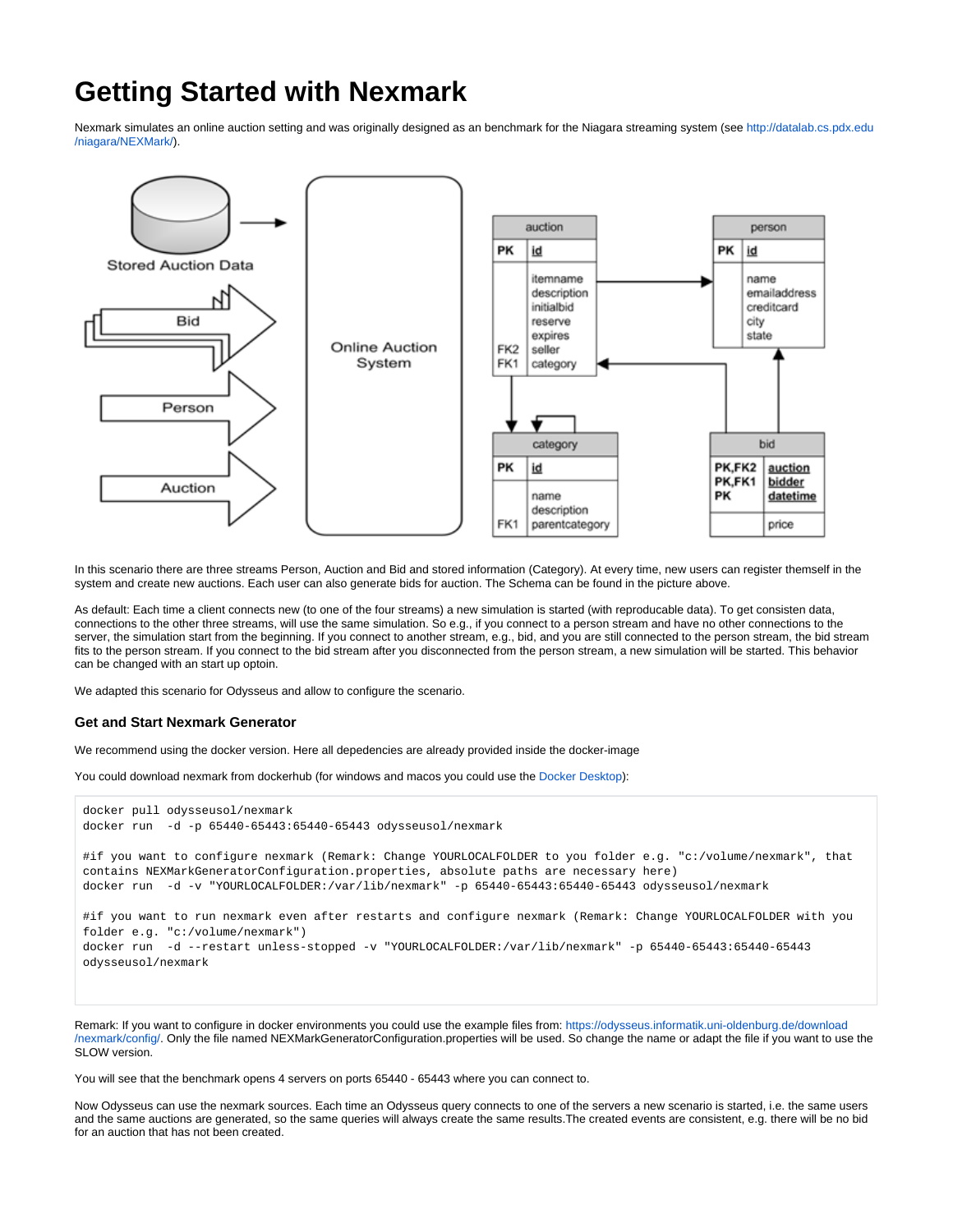# An alternative is to use the download version:

Go to<http://odysseus.informatik.uni-oldenburg.de/download/nexmark/>and download a version that fits to your operatoring system (e.g. nexmark.win32. win32.x86\_64.zip for a 64bit Windows).

Nexmark needs at least Java 11.

Unzip the archive and start the "nexmark.exe" within the nexmark folder. This should look like in the following:

|  | 10:51:33.220 [Component Resolve Thread] DEBUG de.uniol.inf.is.odysseus.mep.MEP - Register Base Function                                                |
|--|--------------------------------------------------------------------------------------------------------------------------------------------------------|
|  | 10:51:33.423 [main] DEBUG d.u.i.i.o.n.g.NEXMarkGeneratorConfiguration - Reading Generator Properties from /config/NEXMarkGeneratorConfiguration_SLOW.p |
|  | 10:51:33.439 [main] DEBUG d.u.i.i.o.n.g.NEXMarkGeneratorConfiguration - Config Set: person: [5000, 5000] - auction: [2000, 2000] - bid: [500, 500] -   |
|  | 10:51:33.454 [Thread-4] DEBUG d.u.i.i.o.n.s.NEXMarkStreamServer - waiting for connection AUCTION on port: 65441 using NIO=true                         |
|  | 10:51:33.454 [Thread-3] DEBUG d.u.i.i.o.n.s.NEXMarkStreamServer - waiting for connection PERSON on port: 65440 using NIO=true                          |
|  | 10:51:33.454 [Thread-5] DEBUG d.u.i.i.o.n.s.NEXMarkStreamServer - waiting for connection BID on port: 65442 using NIO=true                             |
|  | 10:51:33.454 [Thread-6] DEBUG d.u.i.i.o.n.s.NEXMarkStreamServer - waiting for connection CATEGORY on port: 65443 using NIO=true                        |
|  |                                                                                                                                                        |
|  |                                                                                                                                                        |
|  |                                                                                                                                                        |
|  |                                                                                                                                                        |
|  |                                                                                                                                                        |
|  |                                                                                                                                                        |
|  |                                                                                                                                                        |
|  |                                                                                                                                                        |

## **Error Windows (10 or 11):**

Remark: Especially, if there are multiple JDK installed, you could get an error like "No exit data available" and Nexmark does not start. This is typically because the wrong JDK is bound. In this case you could open the nexmark.ini File and add two lines bevore **-vmargs (Change path to your jvm.dll location for Java 11)**

```
-<sub>ym</sub>C:/Program Files/Java/jdk-11.0.8/bin/server/jvm.dll
```
## **Configure Nexmark**

Nexmark has some standard configuration that will be used in our examples. The configuration can be changed in nexmark. ini.

The following parameters can be adapted:

- pr: This is the starting port of the first server (Auction). The next servers (PERSON, BID, CATEGORY) will get the next 3 ports.
- $\bullet$   $_{\text{qcf}}$ : This parameter references a file that describes the behaviour of the nexmark server, e.g. how long is the delay between different elements in the stream. We deliver two standard configurations that can be found in the plugin  $de.$ uniol.inf.is.odysseus.nexmark:
	- /config/NEXMarkGeneratorConfiguration\_SLOW.properties: Here elements are delivered with a rather slow rate. This should be used when creating queries.
	- /config/NEXMarkGeneratorConfiguration.properties: Here elements are created with a higher rate. This can be used to test, if the application scales.
- useGlobalGenerator: If this flag is set Nexmark will start the simulation with the first access from any client and resumes the simulation until the program is stopped explicity.

## **Nexmark Configuration File**

#### **When using docker, you will need to bind a volume with -v (see example above)**

In the following code block is an example of a nexmark configuration (/config/NEXMarkGeneratorConfiguration\_SLOW.properties). All time elements are in milliseconds.

The following elements can be used:

- minDistBetweenPersons: How much time must pass, before a new person event can be created.
- maxDistBetweenPersons: What is the maximum time that is allowed to pass, before a new person is created.
	- Hints:
		- max must be higher or equal than min
		- if max == min this is the rate at which the elements are created, else there will be a random value between min and max.
		- the values are application time, e.g. the events will get a time stamp corresponding to the min/max value. This could be different from system time values!
- min/maxDistBetweenAuctions/Bids: The same as above, but for auctions and bids.
- acceleratorFactor: Typically, application time and system time are the same.So if there is 5 seconds defined as waiting time, there will be created elements each 5 seconds in real time (if the server is capable to, but this should be no problem with 5 seconds (c). To get the same application time stamp but speed up processing, this parameter can be used.
- min/maxAuctionDuration: Each auction has a time at which bids can be posed. This values give the min and the max value, that will be used for each auction.
- min/maxTimeBetweenBursts: To allow times with higher data rates (more elements are send), bursts can be used. This value give the min and max waiting time between bursts. This value will not use acceleratorFactor, because it realtime and not applicationtime specific
- min/maxBurstDuration: How long will bursts takes.
- burstAccelationFactor: How many more elements will be send, during a burst phase.